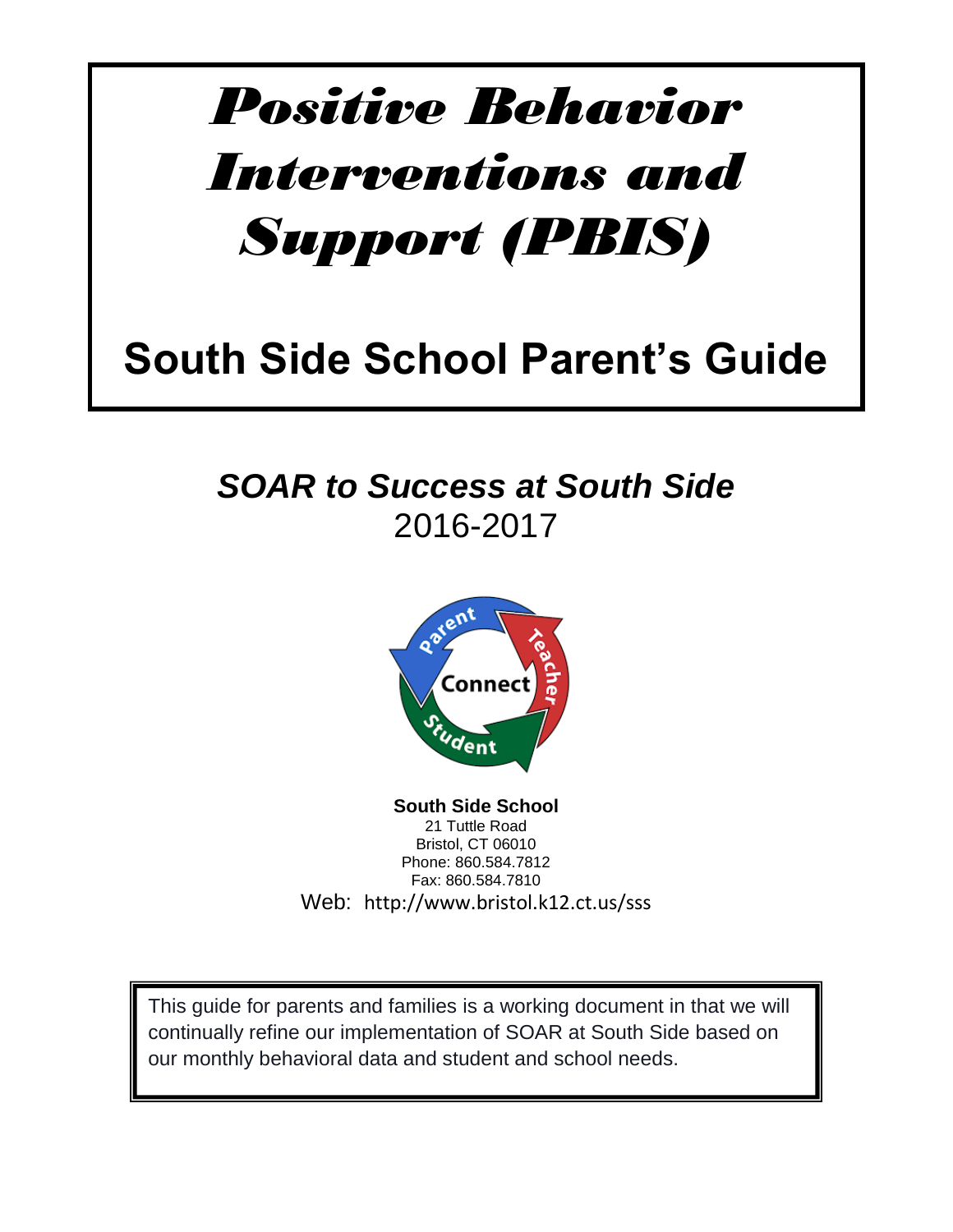#### **What is PBIS (Positive Behavioral Interventions and Supports)?**

**PBIS** (Positive Behavioral Interventions and Supports) **is a process for creating a safer and more effective school environment and is being implemented in ALL Bristol Public Schools**. It is a systematic approach to enhancing the capacity of a school to educate all children by developing research-based, classroom and school-wide discipline systems. The key to successful implementation of PBIS in a school is a set of shared expectations reinforced by all staff.

#### **How does PBIS (Positive Behavioral Interventions and Supports) work?**

The process focuses on improving a school's ability to teach, support and reinforce **positive behavior for all students.** PBIS provides a system for schools to design, implement and evaluate effective school-wide, classroom, non-classroom, and student-specific discipline plans. A uniform school-wide procedure and process is used for **ALL** students and **ALL** staff in **ALL** settings.

#### *South Side has designed SOAR to Success.*

#### **What do our colors mean and how are they used?**

In order to support our students in their ability to demonstrate expected behaviors, we utilize a color system that is age appropriate and teaches students to make positive choices. All classrooms are using the same system.

| Gold        | Students exceeded expectations making today an extra<br>special day. Not only gave 100% efforts, but also<br>supports classmates to do the same. Demonstrated<br>efforts to exceed learning expectations and is able to tell<br>adults (both school staff and family) what they did to earn<br>GOLD status for the day. |
|-------------|-------------------------------------------------------------------------------------------------------------------------------------------------------------------------------------------------------------------------------------------------------------------------------------------------------------------------|
| Green       | Great day, worked hard, contributing to a positive school<br>community. Homework was done and class work was<br>completed to best of one's ability.                                                                                                                                                                     |
| Orange      | Somewhat challenging day, worked hard, needed three<br>reminders. Students and class were able to learn<br>effectively throughout the day.                                                                                                                                                                              |
| <b>Blue</b> | Challenging day, needed four reminders and learning<br>was impacted by today's choices.                                                                                                                                                                                                                                 |
| Red         | Today was a difficult day and needed intervention from<br>the office. More than five reminders were needed and<br>overall student and classroom learning was impacted by<br>today's choices.                                                                                                                            |

*It is our Goal for all kids to be on Green all day*. Students also have the opportunity to elevate their color status to 'Gold' for exceeding expectations on a given day. We know the more time our students stay on Green or Gold, the more time we spend learning!

*A key strategy of the PBIS process is prevention*. The majority of students follow the school-wide behavior expectations. Through instruction, comprehension, and regular practice, all students and staff follow a consistent set of behavior expectations and rules. There is now a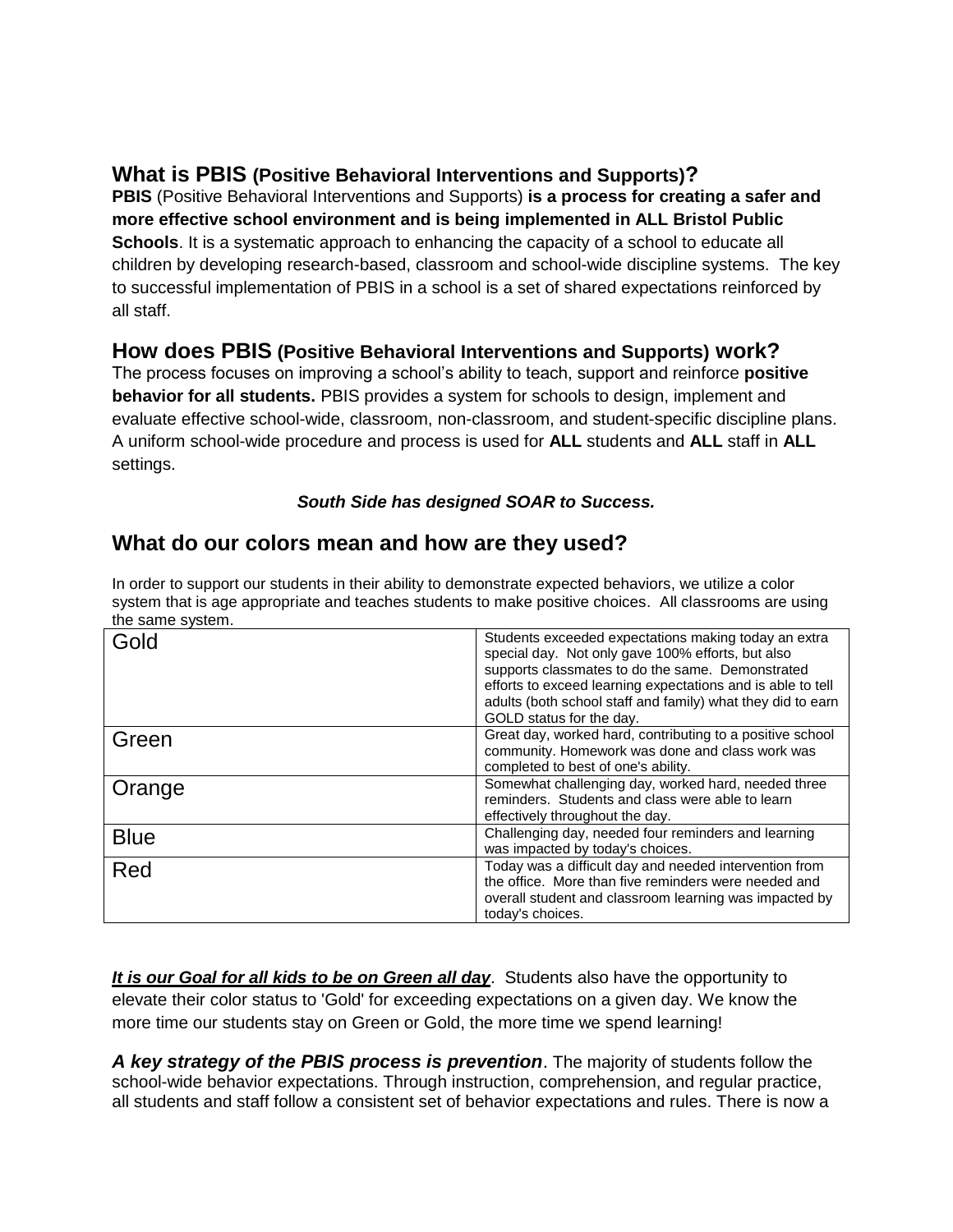system in place to reward those positive behaviors. Our SOAR system is based on monthly data collection and is continually refined in an effort to best support every child. Our PBIS Building Team is composed of staff from each grade level as well as various support staff and the principal. The team meets monthly to analyze behavioral data and to create lessons for staff to use with students in teaching positive behavior.

#### **Support / Reinforcement Services**

Recognizing that all students learn differently, PBIS offers a continuum of support/reinforcement services. As with any school-based program, whether academic or behavioral, **we recognize that different students require varying levels of support**.

| <b>Support/Reinforcement Tiers</b> | <b>Support</b>                                                                                                                   |
|------------------------------------|----------------------------------------------------------------------------------------------------------------------------------|
|                                    | 80%-85% of student population<br>universal expectations for all                                                                  |
| Tier 1                             | SOAR, color system, reinforcement of<br>expected behaviors                                                                       |
| Tier 2                             | 10%-15% School Success Plan, enrolled<br>in Scientifically Research Based<br>Intervention (SRBI), frequent<br>communication home |
| Tier 3                             | 5% Check-in, Check-out, Mentor Program,<br><b>Support Group</b>                                                                  |

In a typical school, 80-85% of the students respond to the universal expectations. At South Side School, that means utilizing SOAR and the color system for positive reinforcement. When students don't show success with the Tier 1 supports, there are additional supports provided. Examples of Tier 2 include: enrolling students in the Scientifically Research Based Intervention (SRBI) program and having a daily behavior chart. When Tier 2 behavioral interventions do not meet individual needs, a more intensive support is offered. These supports can range from participating in 'check-in, check-out' with a staff member, assigning a mentor when appropriate or small group support to teach and reinforce expected behaviors.

#### *At South Side School, mistakes are a great thing when they are used as an opportunity to learn something new. When we make mistakes and correct our behavior, they are helpful to our learning!*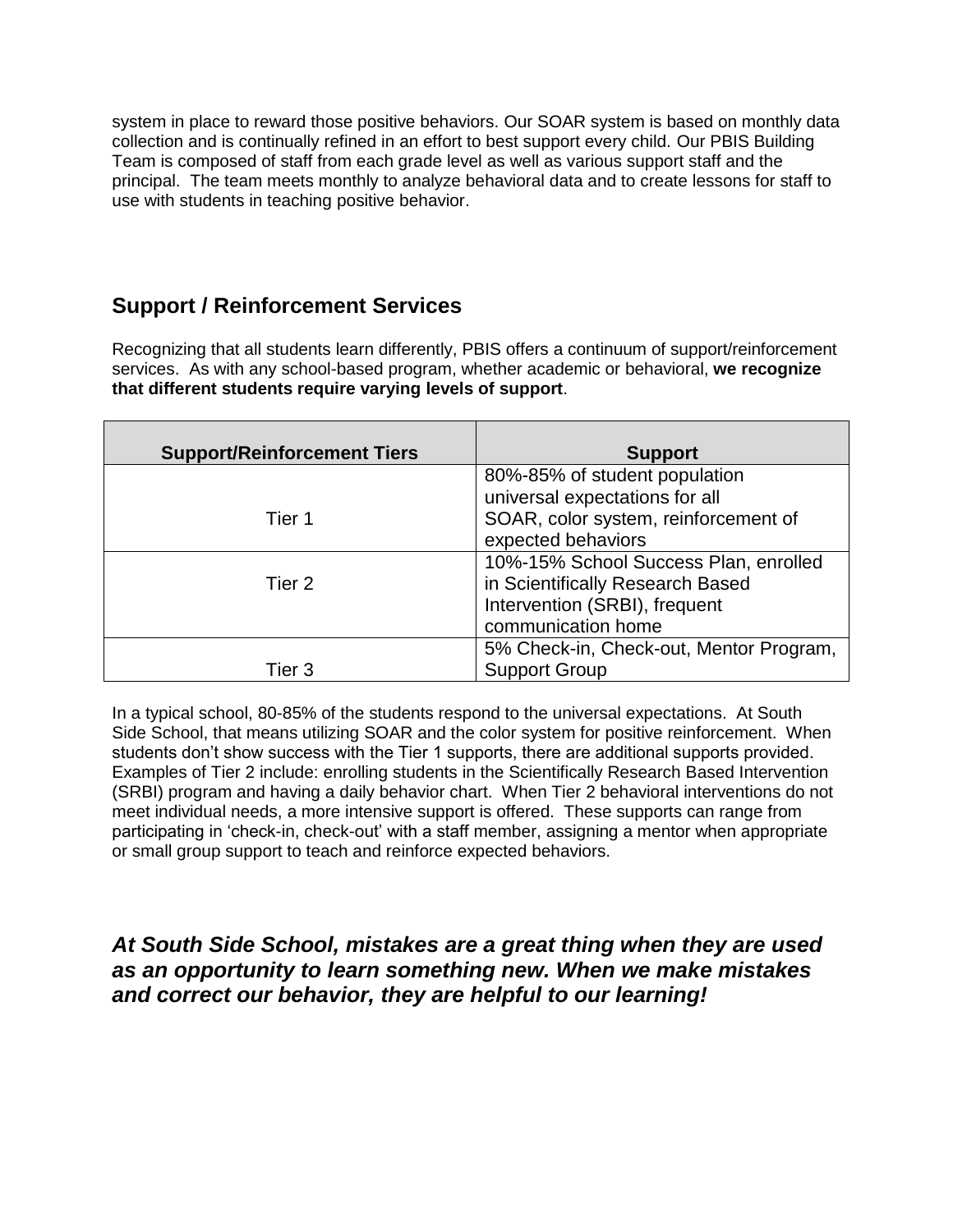

Example: a typical school – student compliance

**\*If your child has his/her color changed, you are welcome to call or email his/her teacher to find out what choices lead to the color change. At South Side School, mistakes are expected and we all hope to learn from them.\***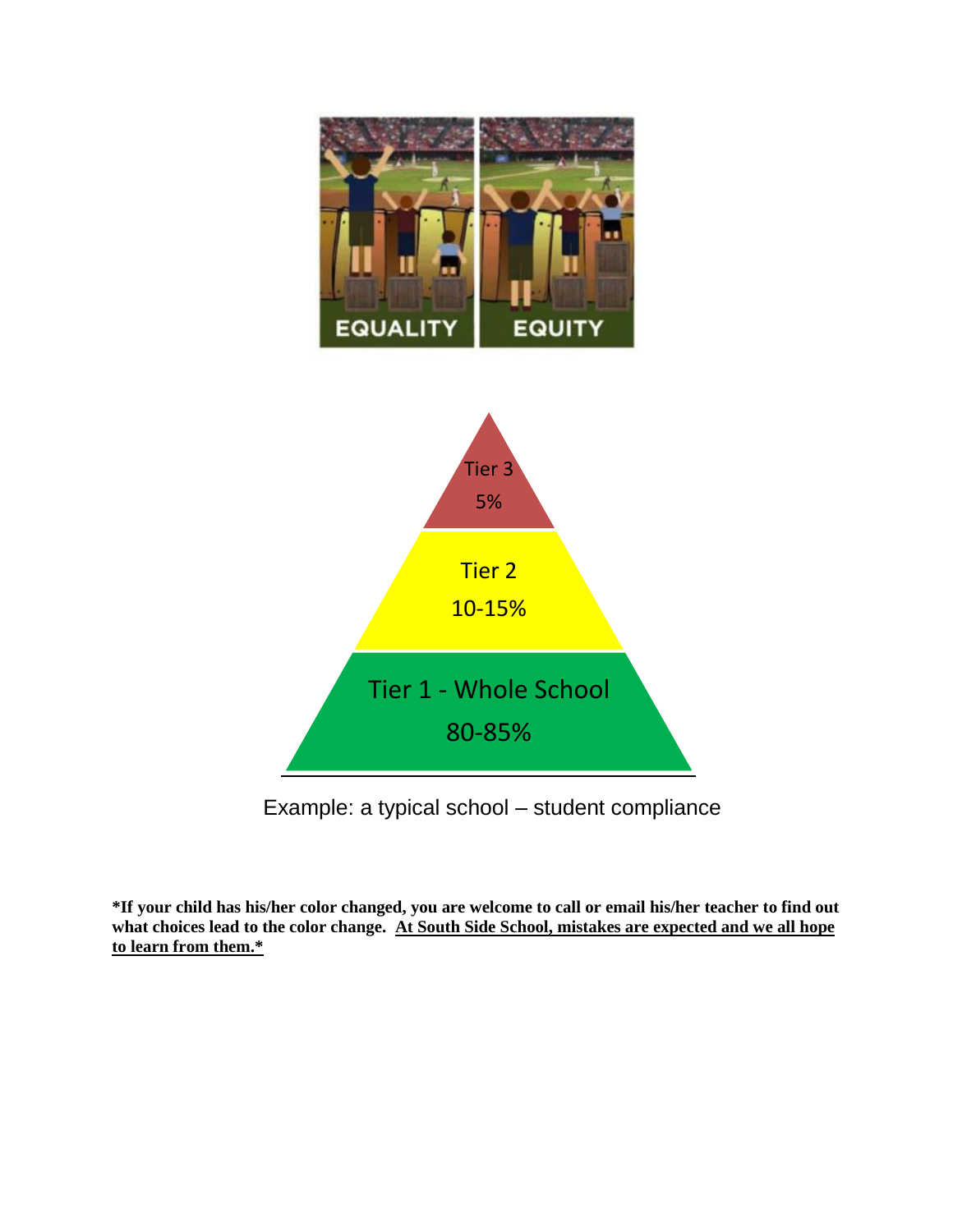#### **South Side Parent's Must Know Information:**

All students will start their day on green.

The only way to earn gold is to have stayed on green all day and demonstrated behaviors that exceed a day's typical hard work and effort. **It's our goal to have students know and understand what they did to make that day extra special.**

**Once there is a color change, can my child earn his or her way back?** *(Yes!) A student can move up one level if the child truly changes his or her behavior.* This means if a child is on blue at lunch and improves for the remainder of the day he or she may have the opportunity to return to orange.

**Who is responsible for giving reminders and changing colors**? Staff supervising students are expected to utilize the color system. This means students who display inappropriate behaviors out of the homeroom teacher's eyes can still have their colors changed and recorded.

**What about hands-on behavior?** Having nearly 500 students in this school, it is important that we have a shared set of safety expectations, therefore any hands-on behavior (hands, feet, body slamming, throwing objects, spitting) results in an automatic color change.

**What happens prior to a child changing their color?** We provide 2 verbal warnings to help correct the behavior.

**Does homework count?** Homework is an expectation set forth by the Board of Education and should be completed each night. The color system, however, is designed to *support and reinforce positive behaviors at school*. Students will not receive a color change, however, they *cannot* earn gold status when homework is not completed.

**Why do homework?** Homework helps reinforce the day's learning and this is important to help each child become successful. Since PBIS is designed to positively recognize students for doing the right thing we have a monthly 'STAR' party for students who have completed all of their homework.

**How do we recognize kids who continually do the right thing?** Kids who have missed 2 or fewer days of homework can do their homework and then attend a STAR party which is held at the end of each month. Kids who *missed 3 homework assignments* will not attend the STAR party*,* giving them time to complete their homework.

**Fun Friday:** In order to attend Fun Friday you must have earned green or gold 80% of the time. Excessive absences or tardies could impact a child's participation.

**Hallway Expectations:** Students *will remain* at Level 0 and walk on right side of hall.